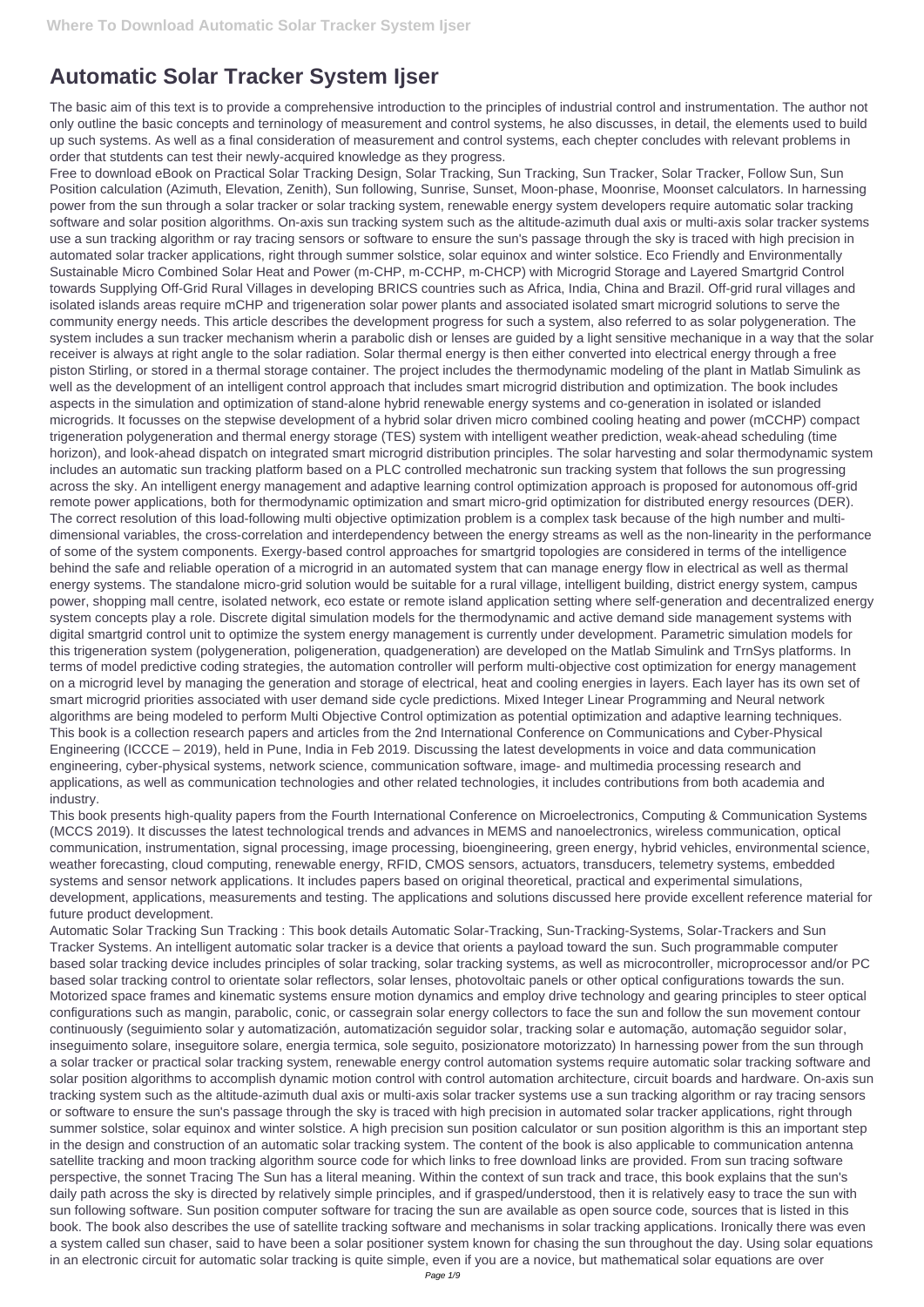complicated by academic experts and professors in text-books, journal articles and internet websites. In terms of solar hobbies, scholars, students and Hobbyist's looking at solar tracking electronics or PC programs for solar tracking are usually overcome by the sheer volume of scientific material and internet resources, which leaves many developers in frustration when search for simple experimental solar tracking source-code for their on-axis sun-tracking systems. This booklet will simplify the search for the mystical sun tracking formulas for your sun tracker innovation and help you develop your own autonomous solar tracking controller. By directing the solar collector directly into the sun, a solar harvesting means or device can harness sunlight or thermal heat. This is achieved with the help of sun angle formulas, solar angle formulas or solar tracking procedures for the calculation of sun's position in the sky. Automatic sun tracking system software includes algorithms for solar altitude azimuth angle calculations required in following the sun across the sky. In using the longitude, latitude GPS coordinates of the solar tracker location, these sun tracking software tools supports precision solar tracking by determining the solar altitudeazimuth coordinates for the sun trajectory in altitude-azimuth tracking at the tracker location, using certain sun angle formulas in sun vector calculations. Instead of follow the sun software, a sun tracking sensor such as a sun sensor or webcam or video camera with vision based sun following image processing software can also be used to determine the position of the sun optically. Such optical feedback devices are often used in solar panel tracking systems and dish tracking systems. Dynamic sun tracing is also used in solar surveying, DNI analyser and sun surveying systems that build solar infographics maps with solar radiance, irradiance and DNI models for GIS (geographical information system). In this way geospatial methods on solar/environment interaction makes use use of geospatial technologies (GIS, Remote Sensing, and Cartography). Climatic data and weather station or weather center data, as well as queries from sky servers and solar resource database systems (i.e. on DB2, Sybase, Oracle, SQL, MySQL) may also be associated with solar GIS maps. In such solar resource modelling systems, a pyranometer or solarimeter is normally used in addition to measure direct and indirect, scattered, dispersed, reflective radiation for a particular geographical location. Sunlight analysis is important in flash photography where photographic lighting are important for photographers. GIS systems are used by architects who add sun shadow applets to study architectural shading or sun shadow analysis, solar flux calculations, optical modelling or to perform weather modelling. Such systems often employ a computer operated telescope type mechanism with ray tracing program software as a solar navigator or sun tracer that determines the solar position and intensity. The purpose of this booklet is to assist developers to track and trace suitable source-code and solar tracking algorithms for their application, whether a hobbyist, scientist, technician or engineer. Many open-source sun following and tracking algorithms and source-code for solar tracking programs and modules are freely available to download on the internet today. Certain proprietary solar tracker kits and solar tracking controllers include a software development kit SDK for its application programming interface API attributes (Pebble). Widget libraries, widget toolkits, GUI toolkit and UX libraries with graphical control elements are also available to construct the graphical user interface (GUI) for your solar tracking or solar power monitoring program. The solar library used by solar position calculators, solar simulation software and solar contour calculators include machine program code for the solar hardware controller which are software programmed into Micro-controllers, Programmable Logic Controllers PLC, programmable gate arrays, Arduino processor or PIC processor. PC based solar tracking is also high in demand using C++, Visual Basic VB, as well as MS Windows, Linux and Apple Mac based operating systems for sun path tables on Matlab, Excel. Some books and internet webpages use other terms, such as: sun angle calculator, sun position calculator or solar angle calculator. As said, such software code calculate the solar azimuth angle, solar altitude angle, solar elevation angle or the solar Zenith angle (Zenith solar angle is simply referenced from vertical plane, the mirror of the elevation angle measured from the horizontal or ground plane level). Similar software code is also used in solar calculator apps or the solar power calculator apps for IOS and Android smartphone devices. Most of these smartphone solar mobile apps show the sun path and sun-angles for any location and date over a 24 hour period. Some smartphones include augmented reality features in which you can physically see and look at the solar path through your cell phone camera or mobile phone camera at your phone's specific GPS location. In the computer programming and digital signal processing (DSP) environment, (free/open source) program code are available for VB, .Net, Delphi, Python, C, C+, C++, PHP, Swift, ADM, F, Flash, Basic, QBasic, GBasic, KBasic, SIMPL language, Squirrel, Solaris, Assembly language on operating systems such as MS Windows, Apple Mac, DOS or Linux OS. Software algorithms predicting position of the sun in the sky are commonly available as graphical programming platforms such as Matlab (Mathworks), Simulink models, Java applets, TRNSYS simulations, Scada system apps, Labview module, Beckhoff TwinCAT (Visual Studio), Siemens SPA, mobile and iphone apps, Android or iOS tablet apps, and so forth. At the same time, PLC software code for a range of sun tracking automation technology can follow the profile of sun in sky for Siemens, HP, Panasonic, ABB, Allan Bradley, OMRON, SEW, Festo, Beckhoff, Rockwell, Schneider, Endress Hauser, Fudji electric. Honeywell, Fuchs, Yokonawa, or Muthibishi platforms. Sun path projection software are also available for a range of modular IPC embedded PC motherboards, Industrial PC, PLC (Programmable Logic Controller) and PAC (Programmable Automation Controller) such as the Siemens S7-1200 or Siemens Logo, Beckhoff IPC or CX series, OMRON PLC, Ercam PLC, AC500plc ABB, National Instruments NI PXI or NI cRIO, PIC processor, Intel 8051/8085, IBM (Cell, Power, Brain or Truenorth series), FPGA (Xilinx Altera Nios), Intel, Xeon, Atmel megaAVR, MPU, Maple, Teensy, MSP, XMOS, Xbee, ARM, Raspberry Pi, Eagle, Arduino or Arduino AtMega microcontroller, with servo motor, stepper motor, direct current DC pulse width modulation PWM (current driver) or alternating current AC SPS or IPC variable frequency drives VFD motor drives (also termed adjustable-frequency drive, variable-speed drive, AC drive, micro drive or inverter drive) for electrical, mechatronic, pneumatic, or hydraulic solar tracking actuators. The above motion control and robot control systems include analogue or digital interfacing ports on the processors to allow for tracker angle orientation feedback control through one or a combination of angle sensor or angle encoder, shaft encoder, precision encoder, optical encoder, magnetic encoder, direction encoder, rotational encoder, chip encoder, tilt sensor, inclination sensor, or pitch sensor. Note that the tracker's elevation or zenith axis angle may measured using an altitude angle-, declination angle-, inclination angle-, pitch angle-, or vertical angle-, zenith anglesensor or inclinometer. Similarly the tracker's azimuth axis angle be measured with a azimuth angle-, horizontal angle-, or roll angle- sensor. Chip integrated accelerometer magnetometer gyroscope type angle sensors can also be used to calculate displacement. Other options include the use of thermal imaging systems such as a Fluke thermal imager, or robotic or vision based solar tracker systems that employ face tracking, head tracking, hand tracking, eye tracking and car tracking principles in solar tracking. With unattended decentralised rural, island, isolated, or autonomous off-grid power installations, remote control, monitoring, data acquisition, digital datalogging and online measurement and verification equipment becomes crucial. It assists the operator with supervisory control to monitor the efficiency of remote renewable energy resources and systems and provide valuable web-based feedback in terms of CO2 and clean development mechanism (CDM) reporting. A power quality analyser for diagnostics through internet, WiFi and cellular mobile links is most valuable in frontline troubleshooting and predictive maintenance, where quick diagnostic analysis is required to detect and prevent power quality issues. Solar tracker applications cover a wide spectrum of solar applications and solar assisted application, including concentrated solar power generation, solar desalination, solar water purification, solar steam generation, solar electricity generation, solar industrial process heat, solar thermal heat storage, solar food dryers, solar water pumping, hydrogen production from methane or producing hydrogen and oxygen from water (HHO) through electrolysis. Many patented or non-patented solar apparatus include tracking in solar apparatus for solar electric generator, solar desalinator, solar steam engine, solar ice maker, solar water purifier, solar cooling, solar refrigeration, USB solar charger, solar phone charging, portable solar charging tracker, solar coffee brewing, solar cooking or solar dying means. Your project may be the next breakthrough or patent, but your invention is held back by frustration in search for the sun tracker you require for your solar powered appliance, solar generator, solar tracker robot, solar freezer, solar cooker, solar drier, solar pump, solar freezer, or solar dryer project. Whether your solar electronic circuit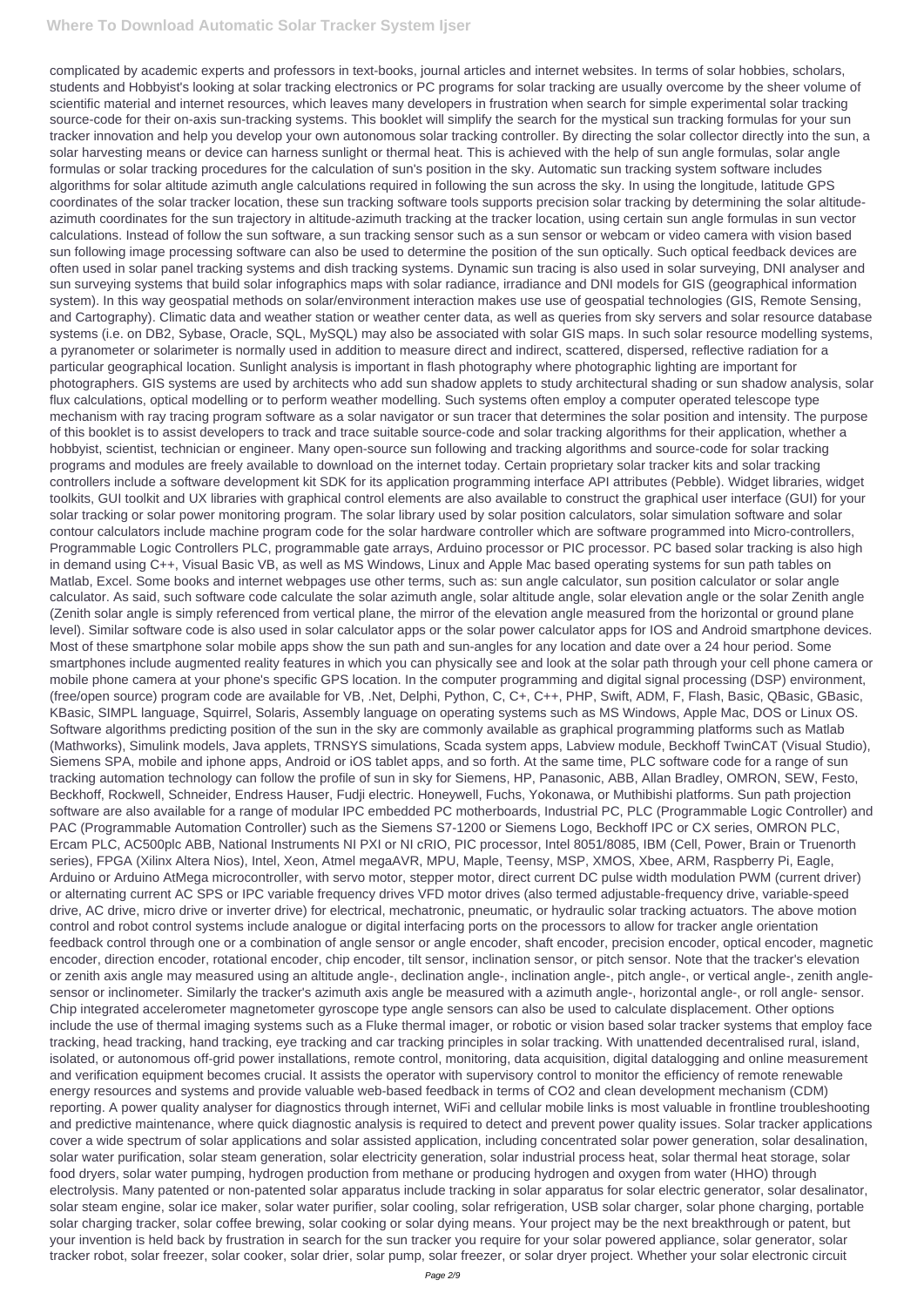diagram include a simplified solar controller design in a solar electricity project, solar power kit, solar hobby kit, solar steam generator, solar hot water system, solar ice maker, solar desalinator, hobbyist solar panels, hobby robot, or if you are developing professional or hobby electronics for a solar utility or micro scale solar powerplant for your own solar farm or solar farming, this publication may help accelerate the development of your solar tracking innovation. Lately, solar polygeneration, solar trigeneration (solar triple generation), and solar quad generation (adding delivery of steam, liquid/gaseous fuel, or capture food-grade CO\$\_2\$) systems have need for automatic solar tracking. These systems are known for significant efficiency increases in energy yield as a result of the integration and re-use of waste or residual heat and are suitable for compact packaged micro solar powerplants that could be manufactured and transported in kit-form and operate on a plugand play basis. Typical hybrid solar power systems include compact or packaged solar micro combined heat and power (CHP or mCHP) or solar micro combined, cooling, heating and power (CCHP, CHPC, mCCHP, or mCHPC) systems used in distributed power generation. These systems are often combined in concentrated solar CSP and CPV smart microgrid configurations for off-grid rural, island or isolated microgrid, minigrid and distributed power renewable energy systems. Solar tracking algorithms are also used in modelling of trigeneration systems using Matlab Simulink (Modelica or TRNSYS) platform as well as in automation and control of renewable energy systems through intelligent parsing, multi-objective, adaptive learning control and control optimization strategies. Solar tracking algorithms also find application in developing solar models for country or location specific solar studies, for example in terms of measuring or analysis of the fluctuations of the solar radiation (i.e. direct and diffuse radiation) in a particular area. Solar DNI, solar irradiance and atmospheric information and models can thus be integrated into a solar map, solar atlas or geographical information systems (GIS). Such models allows for defining local parameters for specific regions that may be valuable in terms of the evaluation of different solar in photovoltaic of CSP systems on simulation and synthesis platforms such as Matlab and Simulink or in linear or multi-objective optimization algorithm platforms such as COMPOSE, EnergyPLAN or DER-CAM. A dual-axis solar tracker and single-axis solar tracker may use a sun tracker program or sun tracker algorithm to position a solar dish, solar panel array, heliostat array, PV panel, solar antenna or infrared solar nantenna. A self-tracking solar concentrator performs automatic solar tracking by computing the solar vector. Solar position algorithms (TwinCAT, SPA, or PSA Algorithms) use an astronomical algorithm to calculate the position of the sun. It uses astronomical software algorithms and equations for solar tracking in the calculation of sun's position in the sky for each location on the earth at any time of day. Like an optical solar telescope, the solar position algorithm pin-points the solar reflector at the sun and locks onto the sun's position to track the sun across the sky as the sun progresses throughout the day. Optical sensors such as photodiodes, light-dependant-resistors (LDR) or photoresistors are used as optical accuracy feedback devices. Lately we also included a section in the book (with links to microprocessor code) on how the PixArt Wii infrared camera in the Wii remote or Wiimote may be used in infrared solar tracking applications. In order to harvest free energy from the sun, some automatic solar positioning systems use an optical means to direct the solar tracking device. These solar tracking strategies use optical tracking techniques, such as a sun sensor means, to direct sun rays onto a silicon or CMOS substrate to determine the X and Y coordinates of the sun's position. In a solar mems sun-sensor device, incident sunlight enters the sun sensor through a small pin-hole in a mask plate where light is exposed to a silicon substrate. In a web-camera or camera image processing sun tracking and sun following means, object tracking software performs multi object tracking or moving object tracking methods. In an solar object tracking technique, image processing software performs mathematical processing to box the outline of the apparent solar disc or sun blob within the captured image frame, while sunlocalization is performed with an edge detection algorithm to determine the solar vector coordinates. An automated positioning system help maximize the yields of solar power plants through solar tracking control to harness sun's energy. In such renewable energy systems, the solar panel positioning system uses a sun tracking techniques and a solar angle calculator in positioning PV panels in photovoltaic systems and concentrated photovoltaic CPV systems. Automatic on-axis solar tracking in a PV solar tracking system can be dual-axis sun tracking or single-axis sun solar tracking. It is known that a motorized positioning system in a photovoltaic panel tracker increase energy yield and ensures increased power output, even in a single axis solar tracking configuration. Other applications such as robotic solar tracker or robotic solar tracking system uses robotica with artificial intelligence in the control optimization of energy yield in solar harvesting through a robotic tracking system. Automatic positioning systems in solar tracking designs are also used in other free energy generators, such as concentrated solar thermal power CSP and dish Stirling systems. The sun tracking device in a solar collector in a solar concentrator or solar collector Such a performs on-axis solar tracking, a dual axis solar tracker assists to harness energy from the sun through an optical solar collector, which can be a parabolic mirror, parabolic reflector, Fresnel lens or mirror array/matrix. A parabolic dish or reflector is dynamically steered using a transmission system or solar tracking slew drive mean. In steering the dish to face the sun, the power dish actuator and actuation means in a parabolic dish system optically focusses the sun's energy on the focal point of a parabolic dish or solar concentrating means. A Stirling engine, solar heat pipe, thermosyphin, solar phase change material PCM receiver, or a fibre optic sunlight receiver means is located at the focal point of the solar concentrator. The dish Stirling engine configuration is referred to as a dish Stirling system or Stirling power generation system. Hybrid solar power systems (used in combination with biogas, biofuel, petrol, ethanol, diesel, natural gas or PNG) use a combination of power sources to harness and store solar energy in a storage medium. Any multitude of energy sources can be combined through the use of controllers and the energy stored in batteries, phase change material, thermal heat storage, and in cogeneration form converted to the required power using thermodynamic cycles (organic Rankin, Brayton cycle, micro turbine, Stirling) with an inverter and charge controller. Rapid industrialization is a serious concern in the context of a healthy environment. With the growth in the number of industries, the waste generated is also growing exponentially. The various chemical processes operating in the manufacturing industry generate a large number of by-products, which are largely harmful and toxic pollutants and are generally discharged into the natural water bodies. Once the pollutants enter the environment, they are taken up by different life forms, and because of bio-magnification, they affect the entire food chain and have severe adverse effects on all life forms, including on human health. Although, various physico-chemical and biological approaches are available for the removal of toxic pollutants, unfortunately these are often ineffective and traditional clean up practices are inefficient. Biological approaches utilizing microorganisms (bacterial/fungi/algae), green plants or their enzymes to degrade or detoxify environmental pollutants such as endocrine disruptors, toxic metals, pesticides, dyes, petroleum hydrocarbons and phenolic compounds, offer eco- friendly approaches. Such eco-friendly approaches are often more effective than traditional practices, and are safe for both industry workers as well as environment. This book provides a comprehensive overview of various toxic environmental pollutants from a variety natural and anthropogenic sources, their toxicological effects on the environment, humans, animals and plants as well as their biodegradation and bioremediation using emerging and eco-friendly approaches (e.g. Anammox technology, advanced oxidation processes, membrane bioreactors, membrane processes, GMOs), microbial degradation (e.g. bacteria, fungi, algae), phytoremediation, biotechnology and nanobiotechnology. Offering fundamental and advanced information on environmental problems, challenges and bioremediation approaches used for the remediation of contaminated sites, it is a valuable resource for students, scientists and researchers engaged in microbiology, biotechnology and environmental sciences.

Convergence of ICT and Smart Devices for Emerging ApplicationsSpringer Nature

This book constitutes the proceedings of the Second International Conference on Information and Communication Technology for Development for Africa, ICT4DA 2019, held in Bahir Dar, Ethiopia, in May 2019. The 29 revised full papers presented were carefully reviewed and selected from 69 submissions. The papers address the impact of ICT in fostering economic development in Africa. In detail they cover the following topics: artificial intelligence and data science; wireless and mobile computing; and Natural Language Processing.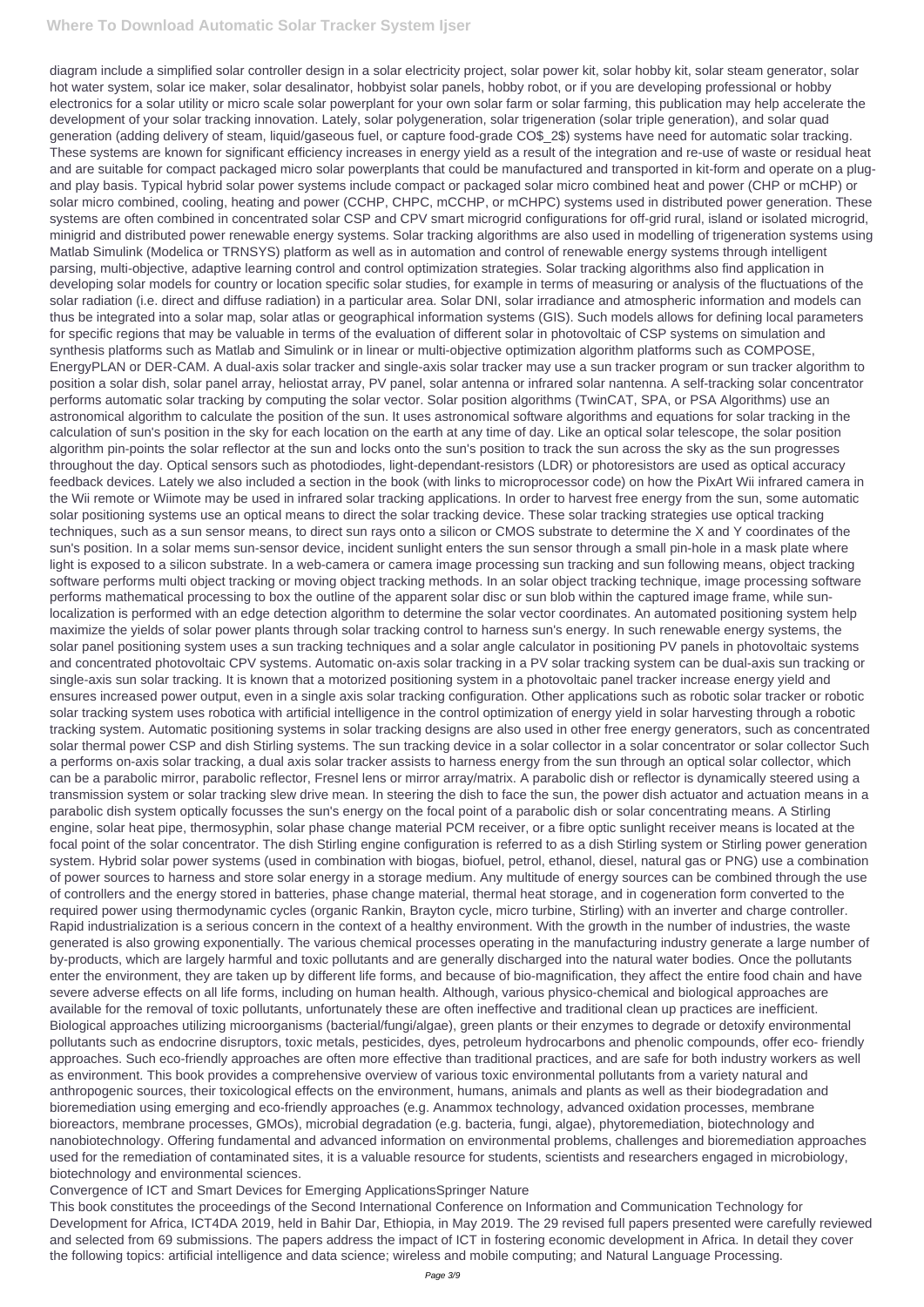Artificial intelligence techniques, such as expert systems, fuzzy logic, and artificial neural network techniques have become efficient tools in modeling and control applications. For example, there are several benefits in optimizing cost-effectiveness, because fuzzy logic is a methodology for the handling of inexact, imprecise, qualitative, fuzzy, and verbal information systematically and rigorously. A neuro-fuzzy controller generates or tunes the rules or membership functions of a fuzzy controller with an artificial neural network approach. There are new instantaneous power theories that may address several challenges in power quality. So, this book presents different applications of artificial intelligence techniques in advanced high-tech electronics, such as applications in power electronics, motor drives, renewable energy systems and smart grids.

This book details Practical Solar Energy Harvesting, Automatic Solar-Tracking, Sun-Tracking-Systems, Solar-Trackers and Sun Tracker Systems using motorized automatic positioning concepts and control principles. An intelligent automatic solar tracker is a device that orients a payload toward the sun. Such programmable computer based solar tracking device includes principles of solar tracking, solar tracking systems, as well as microcontroller, microprocessor and/or PC based solar tracking control to orientate solar reflectors, solar lenses, photovoltaic panels or other optical configurations towards the sun. Motorized space frames and kinematic systems ensure motion dynamics and employ drive technology and gearing principles to steer optical configurations such as mangin, parabolic, conic, or cassegrain solar energy collectors to face the sun and follow the sun movement contour continuously. In general, the book may benefit solar research and solar energy applications in countries such as Africa, Mediterranean, Italy, Spain, Greece, USA, Mexico, South America, Brazilia, Argentina, Chili, India, Malaysia, Middle East, UAE, Russia, Japan and China. This book on practical automatic Solar-Tracking Sun-Tracking is in .PDF format and can easily be converted to the .EPUB .MOBI .AZW .ePub .FB2 .LIT .LRF .MOBI .PDB .PDF .TCR formats for smartphones and Kindle by using the ebook.online-convert.com facility. The content of the book is also applicable to communication antenna satellite tracking and moon tracking algorithm source code for which links to free download links are provided. In harnessing power from the sun through a solar tracker or practical solar tracking system, renewable energy control automation systems require automatic solar tracking software and solar position algorithms to accomplish dynamic motion control with control automation architecture, circuit boards and hardware. On-axis sun tracking system such as the altitude-azimuth dual axis or multi-axis solar tracker systems use a sun tracking algorithm or ray tracing sensors or software to ensure the sun's passage through the sky is traced with high precision in automated solar tracker applications, right through summer solstice, solar equinox and winter solstice. A high precision sun position calculator or sun position algorithm is this an important step in the design and construction of an automatic solar tracking system. From sun tracing software perspective, the sonnet Tracing The Sun has a literal meaning. Within the context of sun track and trace, this book explains that the sun's daily path across the sky is directed by relatively simple principles, and if grasped/understood, then it is relatively easy to trace the sun with sun following software. Sun position computer software for tracing the sun are available as open source code, sources that is listed in this book. Ironically there was even a system called sun chaser, said to have been a solar positioner system known for chasing the sun throughout the day. Using solar equations in an electronic circuit for automatic solar tracking is quite simple, even if you are a novice, but mathematical solar equations are over complicated by academic experts and professors in text-books, journal articles and internet websites. In terms of solar hobbies, scholars, students and Hobbyist's looking at solar tracking electronics or PC programs for solar tracking are usually overcome by the sheer volume of scientific material and internet resources, which leaves many developers in frustration when search for simple experimental solar tracking source-code for their on-axis sun-tracking systems. This booklet will simplify the search for the mystical sun tracking formulas for your sun tracker innovation and help you develop your own autonomous solar tracking controller. By directing the solar collector directly into the sun, a solar harvesting means or device can harness sunlight or thermal heat. This is achieved with the help of sun angle formulas, solar angle formulas or solar tracking procedures for the calculation of sun's position in the sky. Automatic sun tracking system software includes algorithms for solar altitude azimuth angle calculations required in following the sun across the sky. In using the longitude, latitude GPS coordinates of the solar tracker location, these sun tracking software tools supports precision solar tracking by determining the solar altitude-azimuth coordinates for the sun trajectory in altitude-azimuth tracking at the tracker location, using certain sun angle formulas in sun vector calculations. Instead of follow the sun software, a sun tracking sensor such as a sun sensor or webcam or video camera with vision based sun following image processing software can also be used to determine the position of the sun optically. Such optical feedback devices are often used in solar panel tracking systems and dish tracking systems. Dynamic sun tracing is also used in solar surveying, DNI analyser and sun surveying systems that build solar infographics maps with solar radiance, irradiance and DNI models for GIS (geographical information system). In this way geospatial methods on solar/environment interaction makes use use of geospatial technologies (GIS, Remote Sensing, and Cartography). Climatic data and weather station or weather center data, as well as queries from sky servers and solar resource database systems (i.e. on DB2, Sybase, Oracle, SQL, MySQL) may also be associated with solar GIS maps. In such solar resource modelling systems, a pyranometer or solarimeter is normally used in addition to measure direct and indirect, scattered, dispersed, reflective radiation for a particular geographical location. Sunlight analysis is important in flash photography where photographic lighting are important for photographers. GIS systems are used by architects who add sun shadow applets to study architectural shading or sun shadow analysis, solar flux calculations, optical modelling or to perform weather modelling. Such systems often employ a computer operated telescope type mechanism with ray tracing program software as a solar navigator or sun tracer that determines the solar position and intensity. The purpose of this booklet is to assist developers to track and trace suitable source-code and solar tracking algorithms for their application, whether a hobbyist, scientist, technician or engineer. Many open-source sun following and tracking algorithms and source-code for solar tracking programs and modules are freely available to download on the internet today. Certain proprietary solar tracker kits and solar tracking controllers include a software development kit SDK for its application programming interface API attributes (Pebble). Widget libraries, widget toolkits, GUI toolkit and UX libraries with graphical control elements are also available to construct the graphical user interface (GUI) for your solar tracking or solar power monitoring program. The solar library used by solar position calculators, solar simulation software and solar contour calculators include machine program code for the solar hardware controller which are

This book gathers the best papers presented at the International Conference on Data Sciences, Security and Applications (ICDSSA 2019), organized by Bharati Vidyapeeth's College of Engineering, New Delhi, India, on 7–8 March 2019. The respective contributions present original research work, essential information, techniques and applications in the fields of data mining, artificial intelligence and computational intelligence. They also discuss machine learning in business intelligence and big data analytics, soft computing, security, cloud computing and the latest trends.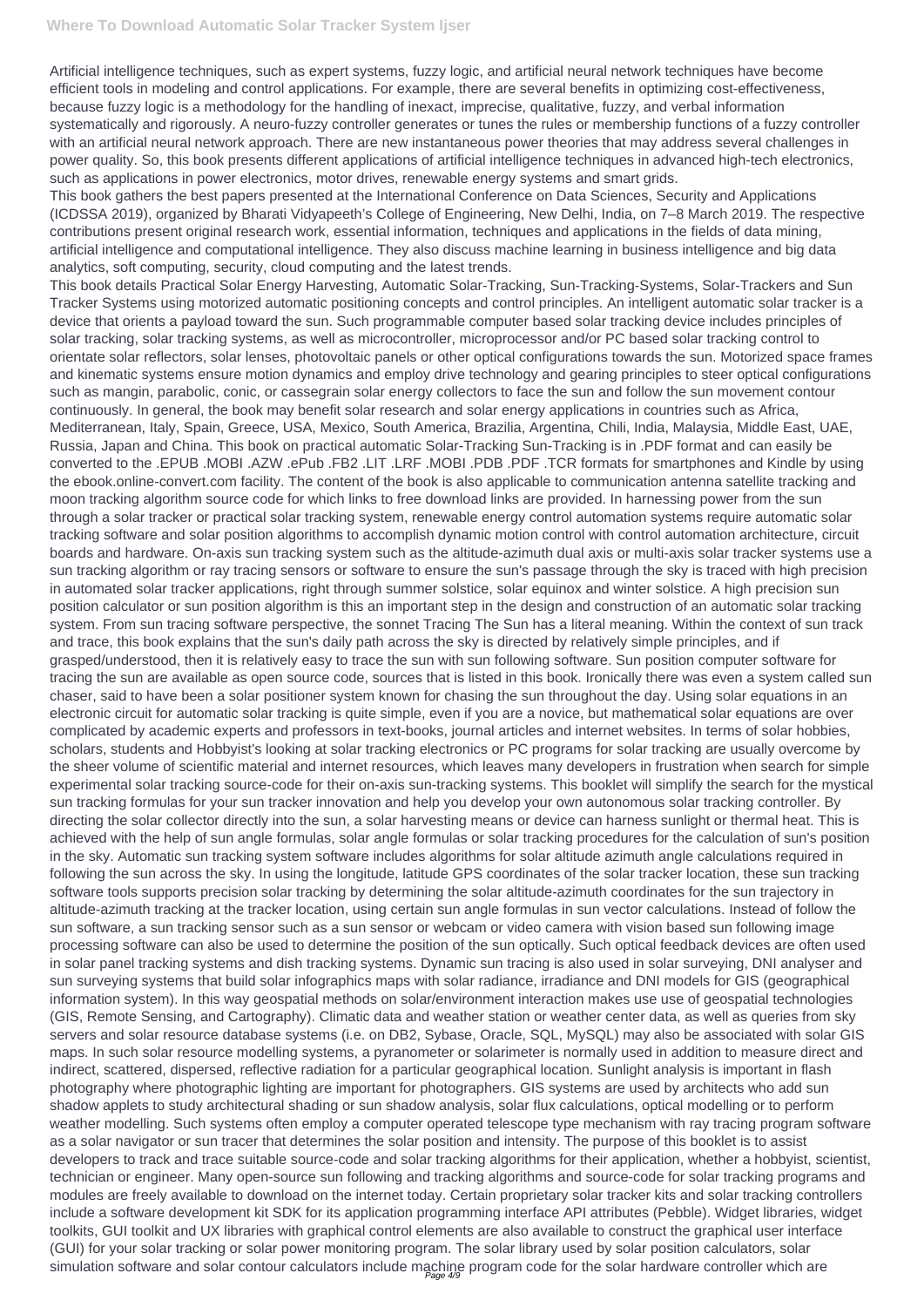software programmed into Micro-controllers, Programmable Logic Controllers PLC, programmable gate arrays, Arduino processor or PIC processor. PC based solar tracking is also high in demand using C++, Visual Basic VB, as well as MS Windows, Linux and Apple Mac based operating systems for sun path tables on Matlab, Excel. Some books and internet webpages use other terms, such as: sun angle calculator, sun position calculator or solar angle calculator. As said, such software code calculate the solar azimuth angle, solar altitude angle, solar elevation angle or the solar Zenith angle (Zenith solar angle is simply referenced from vertical plane, the mirror of the elevation angle measured from the horizontal or ground plane level). Similar software code is also used in solar calculator apps or the solar power calculator apps for IOS and Android smartphone devices. Most of these smartphone solar mobile apps show the sun path and sun-angles for any location and date over a 24 hour period. Some smartphones include augmented reality features in which you can physically see and look at the solar path through your cell phone camera or mobile phone camera at your phone's specific GPS location. In the computer programming and digital signal processing (DSP) environment, (free/open source) program code are available for VB, .Net, Delphi, Python, C, C+, C++, PHP, Swift, ADM, F, Flash, Basic, QBasic, GBasic, KBasic, SIMPL language, Squirrel, Solaris, Assembly language on operating systems such as MS Windows, Apple Mac, DOS or Linux OS. Software algorithms predicting position of the sun in the sky are commonly available as graphical programming platforms such as Matlab (Mathworks), Simulink models, Java applets, TRNSYS simulations, Scada system apps, Labview module, Beckhoff TwinCAT (Visual Studio), Siemens SPA, mobile and iphone apps, Android or iOS tablet apps, and so forth. At the same time, PLC software code for a range of sun tracking automation technology can follow the profile of sun in sky for Siemens, HP, Panasonic, ABB, Allan Bradley, OMRON, SEW, Festo, Beckhoff, Rockwell, Schneider, Endress Hauser, Fudji electric. Honeywell, Fuchs, Yokonawa, or Muthibishi platforms. Sun path projection software are also available for a range of modular IPC embedded PC motherboards, Industrial PC, PLC (Programmable Logic Controller) and PAC (Programmable Automation Controller) such as the Siemens S7-1200 or Siemens Logo, Beckhoff IPC or CX series, OMRON PLC, Ercam PLC, AC500plc ABB, National Instruments NI PXI or NI cRIO, PIC processor, Intel 8051/8085, IBM (Cell, Power, Brain or Truenorth series), FPGA (Xilinx Altera Nios), Intel, Xeon, Atmel megaAVR, MPU, Maple, Teensy, MSP, XMOS, Xbee, ARM, Raspberry Pi, Eagle, Arduino or Arduino AtMega microcontroller, with servo motor, stepper motor, direct current DC pulse width modulation PWM (current driver) or alternating current AC SPS or IPC variable frequency drives VFD motor drives (also termed adjustablefrequency drive, variable-speed drive, AC drive, micro drive or inverter drive) for electrical, mechatronic, pneumatic, or hydraulic solar tracking actuators. The above motion control and robot control systems include analogue or digital interfacing ports on the processors to allow for tracker angle orientation feedback control through one or a combination of angle sensor or angle encoder, shaft encoder, precision encoder, optical encoder, magnetic encoder, direction encoder, rotational encoder, chip encoder, tilt sensor, inclination sensor, or pitch sensor. Note that the tracker's elevation or zenith axis angle may measured using an altitude angle-, declination angle-, inclination angle-, pitch angle-, or vertical angle-, zenith angle- sensor or inclinometer. Similarly the tracker's azimuth axis angle be measured with a azimuth angle-, horizontal angle-, or roll angle- sensor. Chip integrated accelerometer magnetometer gyroscope type angle sensors can also be used to calculate displacement. Other options include the use of thermal imaging systems such as a Fluke thermal imager, or robotic or vision based solar tracker systems that employ face tracking, head tracking, hand tracking, eye tracking and car tracking principles in solar tracking. With unattended decentralised rural, island, isolated, or autonomous off-grid power installations, remote control, monitoring, data acquisition, digital datalogging and online measurement and verification equipment becomes crucial. It assists the operator with supervisory control to monitor the efficiency of remote renewable energy resources and systems and provide valuable web-based feedback in terms of CO2 and clean development mechanism (CDM) reporting. A power quality analyser for diagnostics through internet, WiFi and cellular mobile links is most valuable in frontline troubleshooting and predictive maintenance, where quick diagnostic analysis is required to detect and prevent power quality issues. Solar tracker applications cover a wide spectrum of solar applications and solar assisted application, including concentrated solar power generation, solar desalination, solar water purification, solar steam generation, solar electricity generation, solar industrial process heat, solar thermal heat storage, solar food dryers, solar water pumping, hydrogen production from methane or producing hydrogen and oxygen from water (HHO) through electrolysis. Many patented or non-patented solar apparatus include tracking in solar apparatus for solar electric generator, solar desalinator, solar steam engine, solar ice maker, solar water purifier, solar cooling, solar refrigeration, USB solar charger, solar phone charging, portable solar charging tracker, solar coffee brewing, solar cooking or solar dying means. Your project may be the next breakthrough or patent, but your invention is held back by frustration in search for the sun tracker you require for your solar powered appliance, solar generator, solar tracker robot, solar freezer, solar cooker, solar drier, solar pump, solar freezer, or solar dryer project. Whether your solar electronic circuit diagram include a simplified solar controller design in a solar electricity project, solar power kit, solar hobby kit, solar steam generator, solar hot water system, solar ice maker, solar desalinator, hobbyist solar panels, hobby robot, or if you are developing professional or hobby electronics for a solar utility or micro scale solar powerplant for your own solar farm or solar farming, this publication may help accelerate the development of your solar tracking innovation. Lately, solar polygeneration, solar trigeneration (solar triple generation), and solar quad generation (adding delivery of steam, liquid/gaseous fuel, or capture food-grade CO\$\_2\$) systems have need for automatic solar tracking. These systems are known for significant efficiency increases in energy yield as a result of the integration and re-use of waste or residual heat and are suitable for compact packaged micro solar powerplants that could be manufactured and transported in kit-form and operate on a plug-and play basis. Typical hybrid solar power systems include compact or packaged solar micro combined heat and power (CHP or mCHP) or solar micro combined, cooling, heating and power (CCHP, CHPC, mCCHP, or mCHPC) systems used in distributed power generation. These systems are often combined in concentrated solar CSP and CPV smart microgrid configurations for offgrid rural, island or isolated microgrid, minigrid and distributed power renewable energy systems. Solar tracking algorithms are also used in modelling of trigeneration systems using Matlab Simulink (Modelica or TRNSYS) platform as well as in automation and control of renewable energy systems through intelligent parsing, multi-objective, adaptive learning control and control optimization strategies. Solar tracking algorithms also find application in developing solar models for country or location specific solar studies, for example in terms of measuring or analysis of the fluctuations of the solar radiation (i.e. direct and diffuse radiation) in a particular area. Solar DNI, solar irradiance and atmospheric information and models can thus be integrated into a solar map, solar atlas or geographical information systems (GIS). Such models allows for defining local parameters for specific regions that may be valuable in terms of the evaluation of different solar in photovoltaic of CSP systems on simulation and synthesis platforms such as Matlab and Simulink or in linear or multi-objective optimization algorithm platforms such as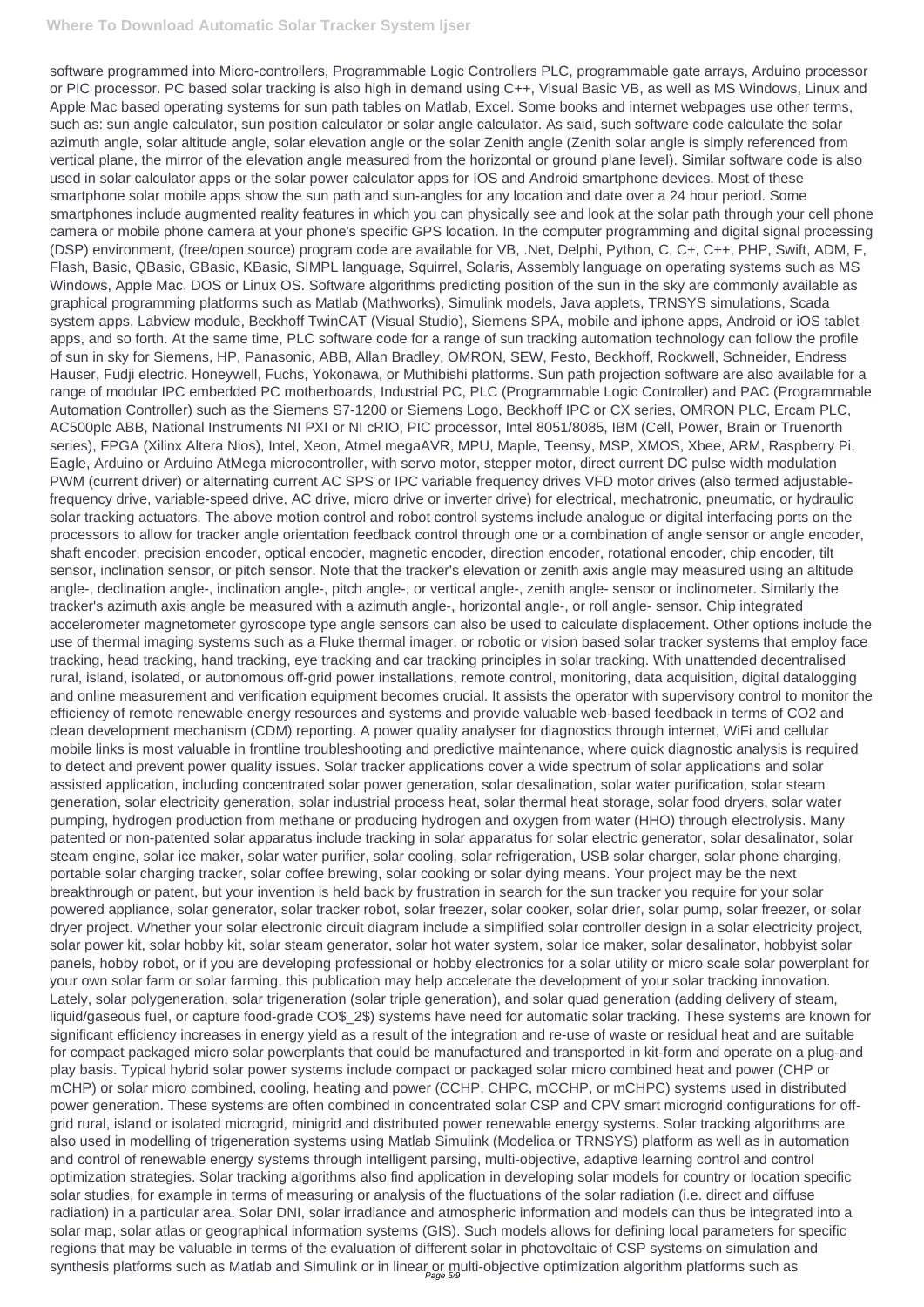COMPOSE, EnergyPLAN or DER-CAM. A dual-axis solar tracker and single-axis solar tracker may use a sun tracker program or sun tracker algorithm to position a solar dish, solar panel array, heliostat array, PV panel, solar antenna or infrared solar nantenna. A self-tracking solar concentrator performs automatic solar tracking by computing the solar vector. Solar position algorithms (TwinCAT, SPA, or PSA Algorithms) use an astronomical algorithm to calculate the position of the sun. It uses astronomical software algorithms and equations for solar tracking in the calculation of sun's position in the sky for each location on the earth at any time of day. Like an optical solar telescope, the solar position algorithm pin-points the solar reflector at the sun and locks onto the sun's position to track the sun across the sky as the sun progresses throughout the day. Optical sensors such as photodiodes, light-dependant-resistors (LDR) or photoresistors are used as optical accuracy feedback devices. Lately we also included a section in the book (with links to microprocessor code) on how the PixArt Wii infrared camera in the Wii remote or Wiimote may be used in infrared solar tracking applications. In order to harvest free energy from the sun, some automatic solar positioning systems use an optical means to direct the solar tracking device. These solar tracking strategies use optical tracking techniques, such as a sun sensor means, to direct sun rays onto a silicon or CMOS substrate to determine the X and Y coordinates of the sun's position. In a solar mems sun-sensor device, incident sunlight enters the sun sensor through a small pin-hole in a mask plate where light is exposed to a silicon substrate. In a web-camera or camera image processing sun tracking and sun following means, object tracking software performs multi object tracking or moving object tracking methods. In an solar object tracking technique, image processing software performs mathematical processing to box the outline of the apparent solar disc or sun blob within the captured image frame, while sun-localization is performed with an edge detection algorithm to determine the solar vector coordinates. An automated positioning system help maximize the yields of solar power plants through solar tracking control to harness sun's energy. In such renewable energy systems, the solar panel positioning system uses a sun tracking techniques and a solar angle calculator in positioning PV panels in photovoltaic systems and concentrated photovoltaic CPV systems. Automatic on-axis solar tracking in a PV solar tracking system can be dual-axis sun tracking or single-axis sun solar tracking. It is known that a motorized positioning system in a photovoltaic panel tracker increase energy yield and ensures increased power output, even in a single axis solar tracking configuration. Other applications such as robotic solar tracker or robotic solar tracking system uses robotica with artificial intelligence in the control optimization of energy yield in solar harvesting through a robotic tracking system. Automatic positioning systems in solar tracking designs are also used in other free energy generators, such as concentrated solar thermal power CSP and dish Stirling systems. The sun tracking device in a solar collector in a solar concentrator or solar collector Such a performs on-axis solar tracking, a dual axis solar tracker assists to harness energy from the sun through an optical solar collector, which can be a parabolic mirror, parabolic reflector, Fresnel lens or mirror array/matrix. A parabolic dish or reflector is dynamically steered using a transmission system or solar tracking slew drive mean. In steering the dish to face the sun, the power dish actuator and actuation means in a parabolic dish system optically focusses the sun's energy on the focal point of a parabolic dish or solar concentrating means. A Stirling engine, solar heat pipe, thermosyphin, solar phase change material PCM receiver, or a fibre optic sunlight receiver means is located at the focal point of the solar concentrator. The dish Stirling engine configuration is referred to as a dish Stirling system or Stirling power generation system. Hybrid solar power systems (used in combination with biogas, biofuel, petrol, ethanol, diesel, natural gas or PNG) use a combination of power sources to harness and store solar energy in a storage medium. Any multitude of energy sources can be combined through the use of controllers and the energy stored in batteries, phase change material, thermal heat storage, and in cogeneration form converted to the required power using thermodynamic cycles (organic Rankin, Brayton cycle, micro turbine, Stirling) with an inverter and charge controller. ? ???? ????? ???????? ?????????????? Solar-Tracking, ??-Tracking-Systems, Solar-??????? ? ?? Tracker Systems. ???????????????? ?????????????? ????????? ???????? ???????? ???????????, ??????? ??????????? ???????? ???????? ? ??????. ????? ??????????????? ????????? ?? ?????? ????????? ?????????? ???????? ???????? ???????? ????????? ????????, ????????? ?????? ????????, ? ????? ???????????????, ?????????????? ? / ??? ?? ?? ???? ?????????? ????????? ???????????? ??????????????? ????????? ???????????, ????????? ?????, ????????????????? ?????? ??? ?????? ?????????? ???????????? ? ?? ?????????????? ??????????? ????? ? ?????????????? ??????? ??????????? ???????? ???????? ? ???????????? ????????? ??????? ? ????????? ????????, ????? ????????? ?????????? ????????????, ????? ??? ??????, ??????????????, ?????????? ??? ?????????? ????????? ??????????? ???????, ????? ????? ? ?????? ? ????????? ?? ??????? ?????? ???????? ??????????. ? ?????????? ???? ?? ?????? ????? ????????? ?????? ??? ???????????? ????????? ??????? ????????, ??????? ?????????????? ???????? ??????? ????????????? ??????? ??????????????? ????????? ???????????? ???????????? ??????????? ? ?????????? ????????? ??????? ??? ?????????? ????????????? ???????? ???????? ? ??????????? ????????????? ??????????, ???????? ???? ? ?????????? ???????. ?? ??? ??????? ???????? ??, ????? ??? ??????-?????? ??????? ??? ??? ??????????? ????????? ??????? ?????? ???????????? ???????? ???????????? ?????? ??? ??????????? ????? ???????? ??? ??????????? ???????????, ????? ?????????? ??????????? ?????? ?? ???? ?????????????? ? ??????? ????????? ? ?????????????????? ?????????? ????????? Tracker , ????? ????? ??????? ?????????????, ?????????? ????????????? ? ??????? ?????????????.??????? ???????? ???????

This book gathers selected research articles from the International Conference on Innovative Product Design and Intelligent Manufacturing System (ICIPDIMS 2019), held at the National Institute of Technology, Rourkela, India. The book discusses latest methods and advanced tools from different areas of design and manufacturing technology. The main topics covered include design methodologies, industry 4.0, smart manufacturing, and advances in robotics among others. The contents of this book are useful for academics as well as professionals working in industrial design, mechatronics, robotics, and automation. This book gathers a collection of high-quality peer-reviewed research papers presented at the 2nd International Conference on Data and Information Sciences (ICDIS 2019), held at Raja Balwant Singh Engineering Technical Campus, Agra, India, on March 29–30, 2019. In chapters written by leading researchers, developers, and practitioner from academia and industry, it covers virtually all aspects of computational sciences and information security, including central topics like artificial intelligence, cloud computing, and big data. Highlighting the latest developments and technical solutions, it will show readers from the computer

?? ??????????? ??? ????????? ?????? ???????? ??? ?????? ??? ? ?????????????? ? ????????????? ?????????????? ???????? ????????? ????????. ?????????????????????????????????????????????????????????????????????????????????????????????? ?????????????????/???PC????????????????????????????????????????????????????????????????????????????????????????? ?????????????????????????????????? ?????????????????????????????????????????????????????????????????????????????? ???????????????????????????????????????????????????????????????????????????????????????????????????????????????? ?????????????????????????????????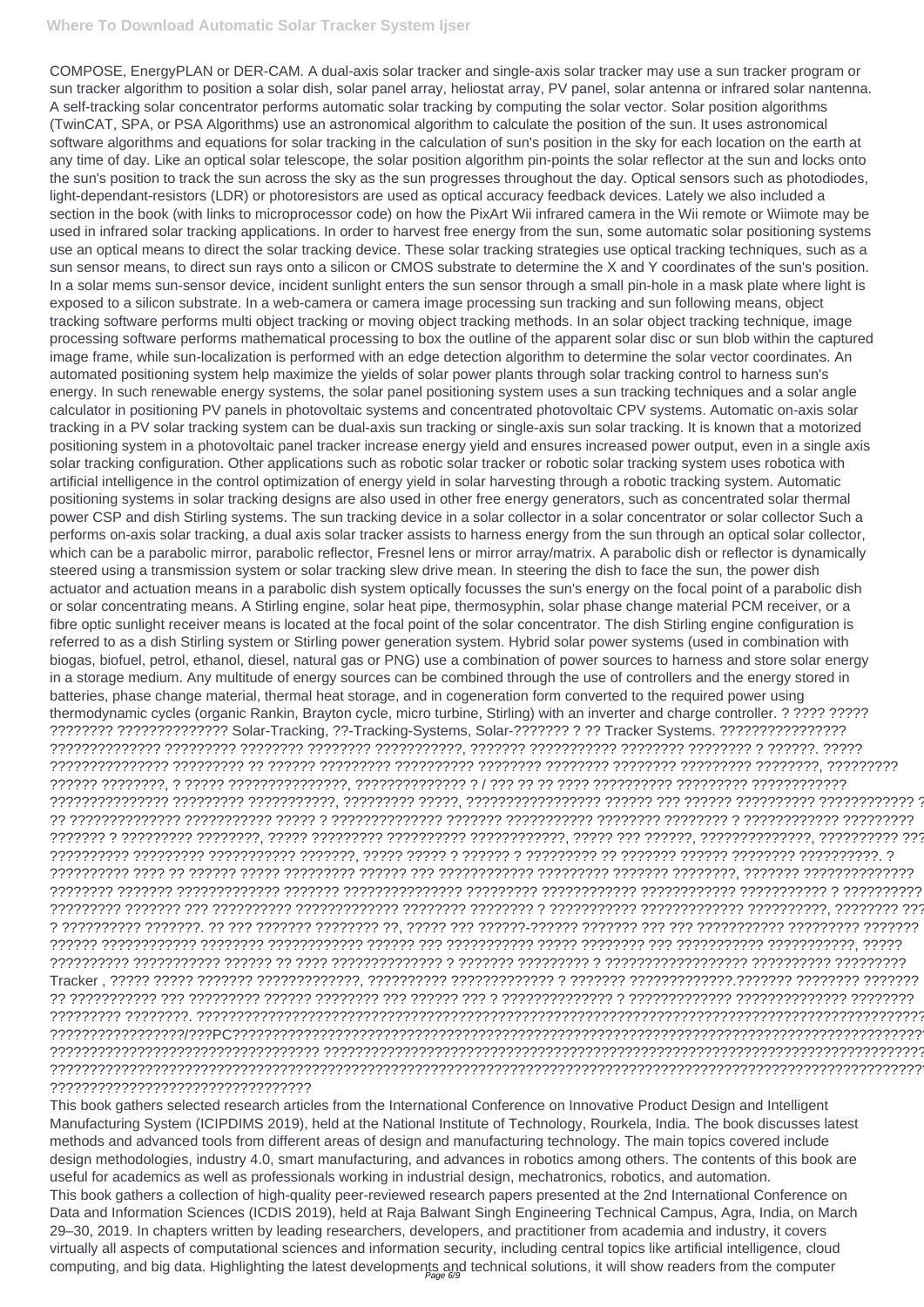industry how to capitalize on key advances in next-generation computer and communication technology.

This book comprises select peer-reviewed papers from the International Conference on Emerging Trends in Electromechanical Technologies & Management (TEMT) 2019. The focus is on current research in interdisciplinary areas of mechanical, electrical, electronics and information technologies, and their management from design to market. The book covers a wide range of topics such as computer integrated manufacturing, additive manufacturing, materials science and engineering, simulation and modelling, finite element analysis, operations and supply chain management, decision sciences, business analytics, project management, and sustainable freight transportation. The book will be of interest to researchers and practitioners of various disciplines, in particular mechanical and industrial engineering.

The Photovoltaic Engineering Handbook is the first book to look closely at the practical problems involved in evaluating and setting up a photovoltaic (PV) power system. The author's comprehensive knowledge of the subject provides a wealth of theoretical and practical insight into the different procedures and decisions that designers need to make. Unique in its coverage, the book presents technical information in a concise and simple way to enable engineers from a wide range of backgrounds to initiate, assess, analyze, and design a PV system. It is beneficial for energy planners making decisions on the most appropriate system for specific needs, PV applications engineers, and anyone confronting the practical difficulties of setting up a PV power system. "Institute of Electrical and Electronics Engineers."

This book focuses on two crucial issues that need to be addressed as a matter of urgency by universities in the Arab region, namely (a) conducting independent assessments of the quality of their teaching, research, administration, governance, and planning; and (b) determining the relevance of their teaching, research, and societal impacts. Although well-established around the world in manufacturing industries and private-sector service industries, including the research and commercialisation arms of the major universities and research institutes, it is only in recent years that quality-assurance (QA) assessments have started to be applied to most aspects education. Several Arab universities are adopting various forms of QA but some variants are little more than bureaucratic "box-ticking" exercises with minimal commitment by staff to the ultimate aim of continuing self-improvement. This book will be of interest to senior management at faculty and departmental level and above in all Arab universities specifically, and more generally in Islamic institutions of higher education. Senior management in other universities, especially in the developing world will benefit from its analyses and recommendations.

This book presents the select proceedings of the International Conference on Recent Advancements in Mechanical Engineering (ICRAME 2020). It provides a comprehensive overview of the various technical challenges faced, their systematic investigation, contemporary developments, and future perspectives in the domain of mechanical engineering. The book covers a wide array of topics including fluid flow techniques, compressible flows, waste management and waste disposal, bio-fuels, renewable energy, cryogenic applications, computing in applied mechanics, product design, dynamics and control of structures, fracture and failure mechanics, solid mechanics, finite element analysis, tribology, nano-mechanics and MEMS, robotics, supply chain management and logistics, intelligent manufacturing system, rapid prototyping and reverse engineering, quality control and reliability, conventional and non-conventional machining, and ergonomics. This book can be useful for students and researchers interested in mechanical engineering and its allied fields.

This volume contains 70 papers presented at CSI 2014: Emerging ICT for Bridging the Future: Proceedings of the 49th Annual Convention of Computer Society of India. The convention was held during 12-14, December, 2014 at Hyderabad, Telangana, India. This volume contains papers mainly focused on Machine Learning & Computational Intelligence, Ad hoc Wireless Sensor Networks and Networks Security, Data Mining, Data Engineering and Soft Computing. This book constitutes the refereed proceedings of the Second International Conference on Smart Trends in Information Technology and Computer Communications, SmartCom 2017, held in Pune, India, in August 2017. The 38 revised papers presented were carefully reviewed and selected from 310 submissions. The papers address issues on smart and secure systems; smart and service computing; smart data and IT innovations.

This book gathers selected papers presented at the 2nd International Conference on Computing, Communications and Data Engineering, held at Sri Padmavati Mahila Visvavidyalayam, Tirupati, India from 1 to 2 Feb 2019. Chiefly discussing major issues and challenges in data engineering systems and computer communications, the topics covered include wireless systems and IoT, machine learning, optimization, control, statistics, and social computing.

This book features selected research papers presented at the International Conference on Evolutionary Computing and Mobile Sustainable Networks (ICECMSN 2020), held at the Sir M. Visvesvaraya Institute of Technology on 20–21 February 2020. Discussing advances in evolutionary computing technologies, including swarm intelligence algorithms and other evolutionary algorithm paradigms which are emerging as widely accepted descriptors for mobile sustainable networks virtualization, optimization and automation, this book is a valuable resource for researchers in the field of evolutionary computing and mobile sustainable networks. Photovoltaic Water Pumping Systems: Concept, Design and Methods of Optimization looks at the potential of effectively designed PVPS and how they can be commercially efficient and economically competitive to grid connected or diesel generator (DG) based pumping systems. The low energy conversion efficiency of PV modules, nonlinearity of PV module/array I-V characteristics and the unique maximum power operation point are major challenges of this technology, this book provides readers with design and optimization methods, codes and critical analysis of the recent developments in PV pumping systems. Focusing on system feasibility and suitable applications with design procedures, this reference presents a critical analysis of PVPS field performance, modeling and control strategies using artificial intelligence techniques. A suitable text for researchers, engineers and graduate students who are working in the field of photovoltaics and pumping and systems. Uses open source Matlab codes for PV pumping system optimization Provides global cases studies and design examples for comparison Includes a data source sheet for proposed systems for successful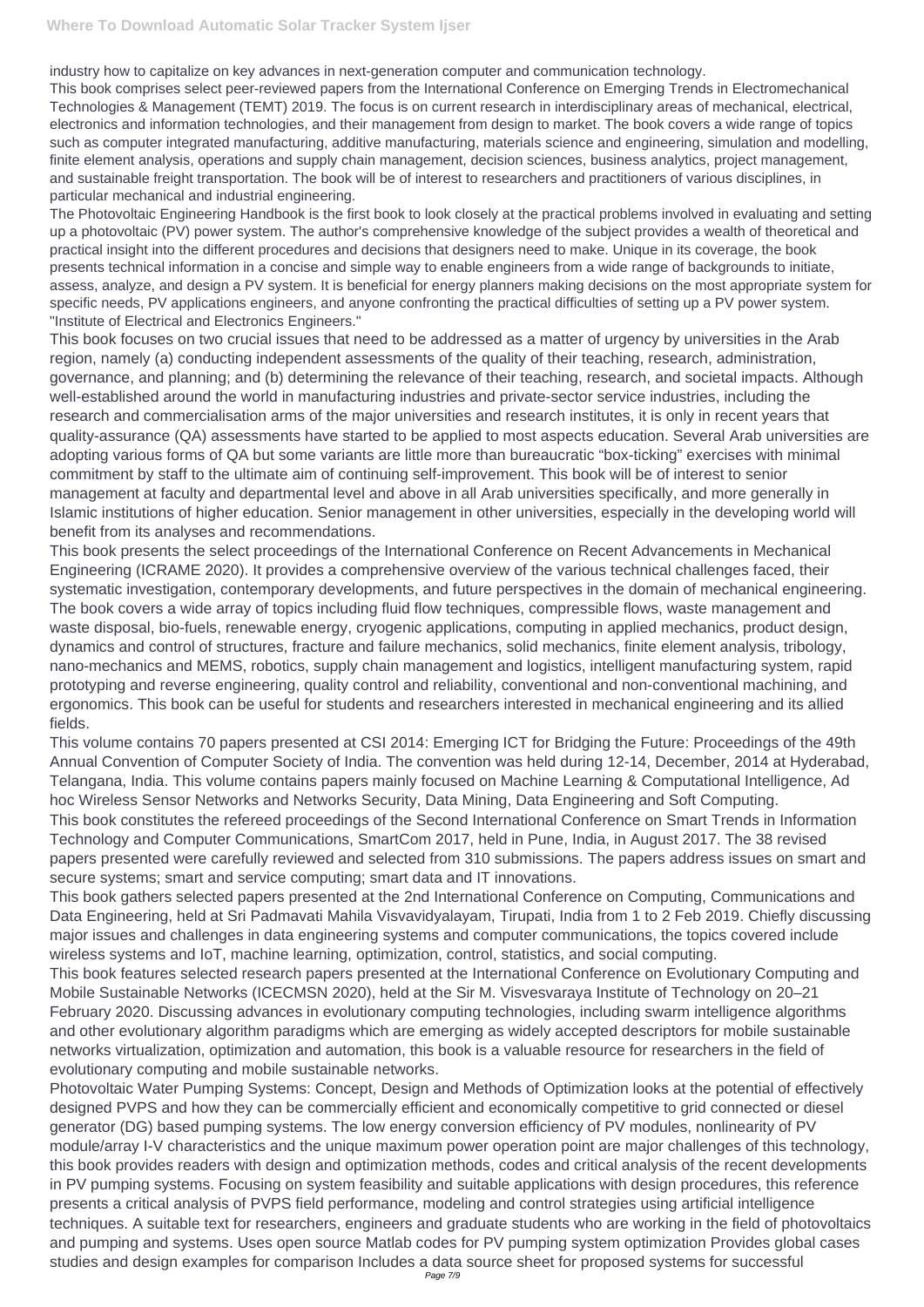## implementation methods

This book gathers selected papers presented at the Inventive Communication and Computational Technologies conference (ICICCT 2019), held on 29–30 April 2019 at Gnanamani College of Technology, Tamil Nadu, India. The respective contributions highlight recent research efforts and advances in a new paradigm called ISMAC (IoT in Social, Mobile, Analytics and Cloud contexts). Topics covered include the Internet of Things, Social Networks, Mobile Communications, Big Data Analytics, Bio-inspired Computing and Cloud Computing. The book is chiefly intended for academics and practitioners working to resolve practical issues in this area.

This book presents the selected peer-reviewed proceedings of the International Conference on Innovative Engineering Design (ICOIED 2020). The contents provide a multidisciplinary approach for the development of innovative product design and their benefits for the society. The book presents latest advances in various fields like design process, service development, micro/nano technology, sensors and MEMS, and sustainability in engineering design. This book can be useful for students, researchers, and professionals interested in innovative product/process design and development. This book gathers high-quality papers presented at the Third International Conference on Smart Computing and Informatics (SCI 2018–19), which was organized by the School of Computer Engineering and School of Computer Application, Kalinga Institute of Industrial Technology, Bhubaneswar, India, on 21–22 December, 2018. It includes advanced and multi-disciplinary research on the design of smart computing and informatics. Thematically, the book broadly focuses on several innovation paradigms in system knowledge, intelligence and sustainability that can help to provide realistic solutions to various problems confronting society, the environment, and industry. The respective papers offer valuable insights into the how emerging computational and knowledge transfer approaches can be used to deliver optimal solutions in science, technology and healthcare.

The book covers current developments in the field of expert applications and security, which employ advances of nextgeneration communication and computational technology to shape real-world applications. It gathers selected research papers presented at the ICETEAS 2018 conference, which was held at Jaipur Engineering College and Research Centre, Jaipur, India, on February 17–18, 2018. Key topics covered include expert applications and artificial intelligence; information and application security; advanced computing; multimedia applications in forensics, security and intelligence; and advances in web technologies: implementation and security issues.

The book presents the state-of-the-art document describing the knowledge, data, cost-effectiveness and technologies employed to manage the waste in several countries such as Morocco, Tunisia, Egypt, Jordon, Syria, Palestine, Lebanon, and Yemen. It covers diverse topics including the status of the waste in the region, solid waste management, solid waste recovery and disposal, the use of the agricultural waste in feeding poultry, sludge disposal and management, wastewater treatment and energy production. Also, the book explains how waste management systems are becoming more complex in many countries with the move from landfill-based to resource recovery-based solutions following the setting of international and national targets to divert waste from landfill and to increase recycling and recovery rates. Besides, this book also evaluates the environmental legislation in the selected countries and suggests new performance enhancements. This book is of interest to environmental professionals including scientists and policymakers in the Middle East, North Africa, and areas with similar features.

The power systems of space vehicles have undergone significant development during the previous decade, and will continue to do so in the immediate future. Until now, except for the scattered results of conferences and a few publications with sketchy coverage, no single volume has covered the entire spectrum of the subject. Spacecraft Power Systems addresses every facet of electrical power system design, analyses, and operation with a level of detail found nowhere else. The book delivers wide coverage of the fundamentals of energy conversion, energy storage, power conditioning, energy management, and operational aspects that help engineers maintain a leading edge in the design of various systems. This volume provides the most recent data and procedures for designing an electrical power system that meets mission requirements at a minimum of cost and weight. This book evolved from courses taught by the author and from the author's deep involvement in many design and development programs at the General Electric Space Division and at Lockheed Martin Space Systems.

This book focuses on recent topics related to the convergence of information and communication technologies (ICT) and computing with smart devices. Domain areas of application include social, industrial, business development, and day to

day life aspects. This book presents chapters related to the aforementioned topics including case studies showcasing future technological trends and challenges. Topics social inclusion solutions and social changes; smart devices and applications for day to day life; smart IoT and applications; and smart cities solutions. The book is applicable to researchers, students, professionals, and professors in a wide range of fields. Focuses on recent developments in ICT and smart devices that pose a clear benefit for users; Presents applications of ICT in education, health, electronics, communication, networking, computing, tourism, transportation; Appeals to researchers, academics, and professionals in a cross section of disciplines.

For new boating enthusiasts--even if they've been at it awhile--there are scores of burning questions. If one boat has a round bottom and another's is veed, what difference does it make in the way they perform? What are the advantages of a cutter rig over a sloop? Why does one sailor swear by a full keel, while others won't have anything but a fin keel? Why does one powerboat have more flare in its topsides than another? And what is flare? Why do some hull shapes look "right"? How big an engine and propeller will it take to move that powerboat? What elements make a boat safe, or comfortable? Understanding Boat Design has been the place to look for quick, uncomplicated answers since 1971. Founder of the Yacht Design Institute, a highly respected designer for more than 30 years, and a frequent contributor to SAIL, Cruising World, and other magazines, Ted Brewer has again revised his classic primer. This new volume has been Page 8/9